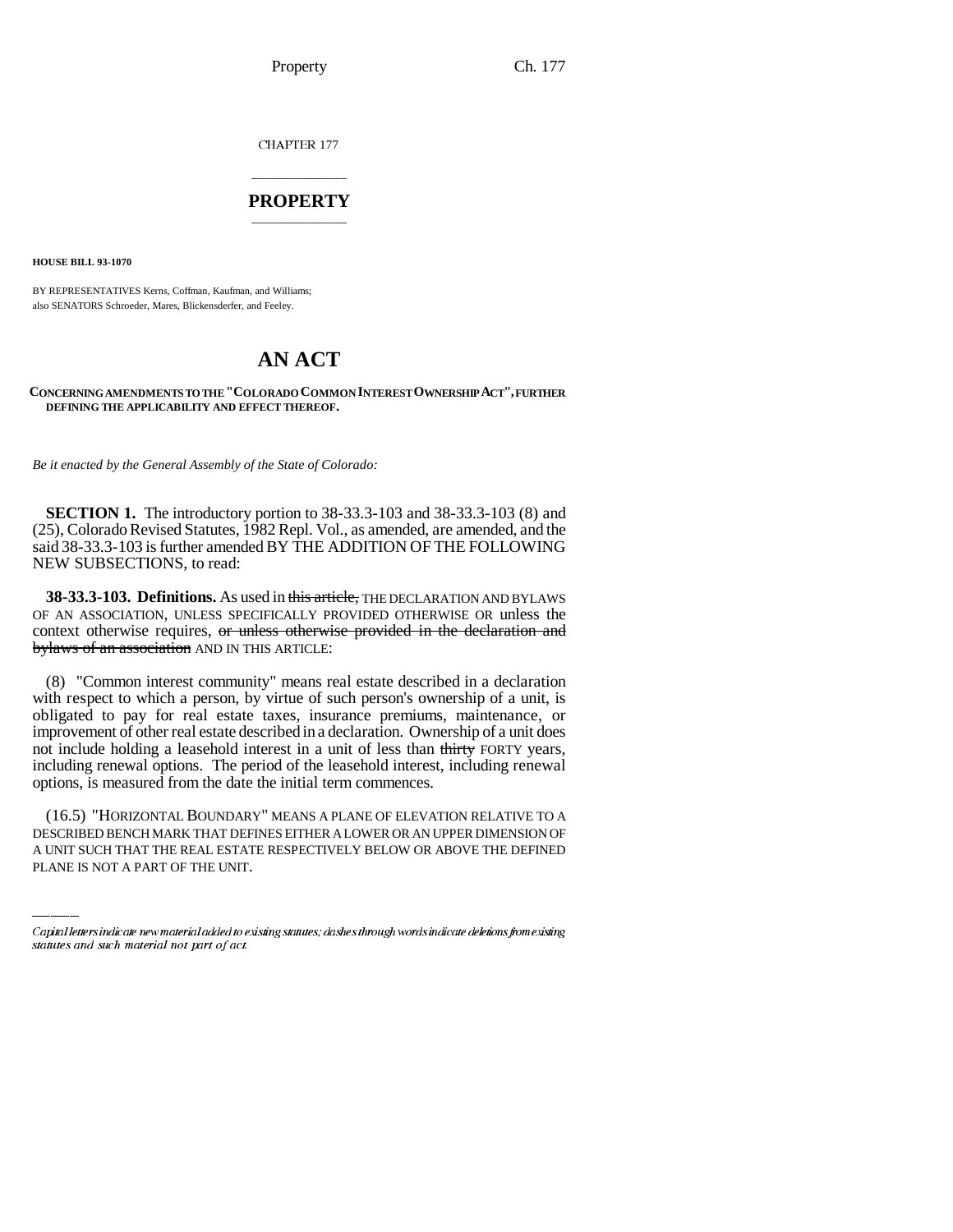(19.5) "MAP" MEANS THAT PART OF A DECLARATION THAT DEPICTS ALL OR ANY PORTION OF A COMMON INTEREST COMMUNITY IN THREE DIMENSIONS, IS EXECUTED BY A PERSON THAT IS AUTHORIZED BY THIS TITLE TO EXECUTE A DECLARATION RELATING TO THE COMMON INTEREST COMMUNITY, AND IS RECORDED IN THE REAL ESTATE RECORDS IN EVERY COUNTY IN WHICH ANY PORTION OF THE COMMON INTEREST COMMUNITY IS LOCATED. A MAP IS REQUIRED FOR A COMMON INTEREST COMMUNITY WITH UNITS HAVING A HORIZONTAL BOUNDARY. A MAP AND A PLAT MAY BE COMBINED IN ONE INSTRUMENT.

(22.5) "PLAT" MEANS THAT PART OF A DECLARATION THAT IS A LAND SURVEY PLAT AS SET FORTH IN SECTION 38-51-102, DEPICTS ALL OR ANY PORTION OF A COMMON INTEREST COMMUNITY IN TWO DIMENSIONS, IS EXECUTED BY A PERSON THAT IS AUTHORIZED BY THIS TITLE TO EXECUTE A DECLARATION RELATING TO THE COMMON INTEREST COMMUNITY, AND IS RECORDED IN THE REAL ESTATE RECORDS IN EVERY COUNTY IN WHICH ANY PORTION OF THE COMMON INTEREST COMMUNITY IS LOCATED. A PLAT AND A MAP MAY BE COMBINED IN ONE INSTRUMENT.

(25) "Real estate" means any leasehold or other estate or interest in, over, or under land, including structures, fixtures, and other improvements and interests that, by custom, usage, or law, pass with a conveyance of land though not described in the contract of sale or instrument of conveyance. "Real estate" includes parcels with or without upper or lower HORIZONTAL boundaries and spaces that may be filled with air or water.

(32) "VERTICAL BOUNDARY" MEANS THE DEFINED LIMIT OF A UNIT THAT IS NOT A HORIZONTAL BOUNDARY OF THAT UNIT.

**SECTION 2.** 38-33.3-105 (1) and (2), Colorado Revised Statutes, 1982 Repl. Vol., as amended, are amended to read:

**38-33.3-105. Separate titles and taxation.** (1) In a cooperative, UNLESS THE DECLARATION PROVIDES THAT a unit owner's interest in a unit AND ITS ALLOCATED INTERESTS IS PERSONAL PROPERTY, THAT INTEREST is real estate for all purposes.

(2) In a condominium or planned community with common elements, each unit that has been created, together with its interest in the common elements, constitutes for all purposes a separate parcel of real estate and must be separately assessed and taxed. The valuation of the common elements shall be assessed proportionately TO EACH UNIT, IN THE CASE OF A CONDOMINIUM IN ACCORDANCE WITH SUCH UNIT'S ALLOCATED INTERESTS IN THE COMMON ELEMENTS, AND IN THE CASE OF A PLANNED COMMUNITY IN ACCORDANCE WITH SUCH UNIT'S ALLOCATED COMMON EXPENSE LIABILITY, SET FORTH IN THE DECLARATION, and the common elements shall not be separately taxed or assessed. Upon the filing for recording of a declaration for a condominium or planned community with common elements, the declarant shall deliver a copy of such filing to the assessor of each county in which such declaration was filed.

**SECTION 3.** 38-33.3-112 (2) (b), Colorado Revised Statutes, 1982 Repl. Vol., as amended, is amended to read:

## **38-33.3-112. Unconscionable agreement or term of contract.** (2) Whenever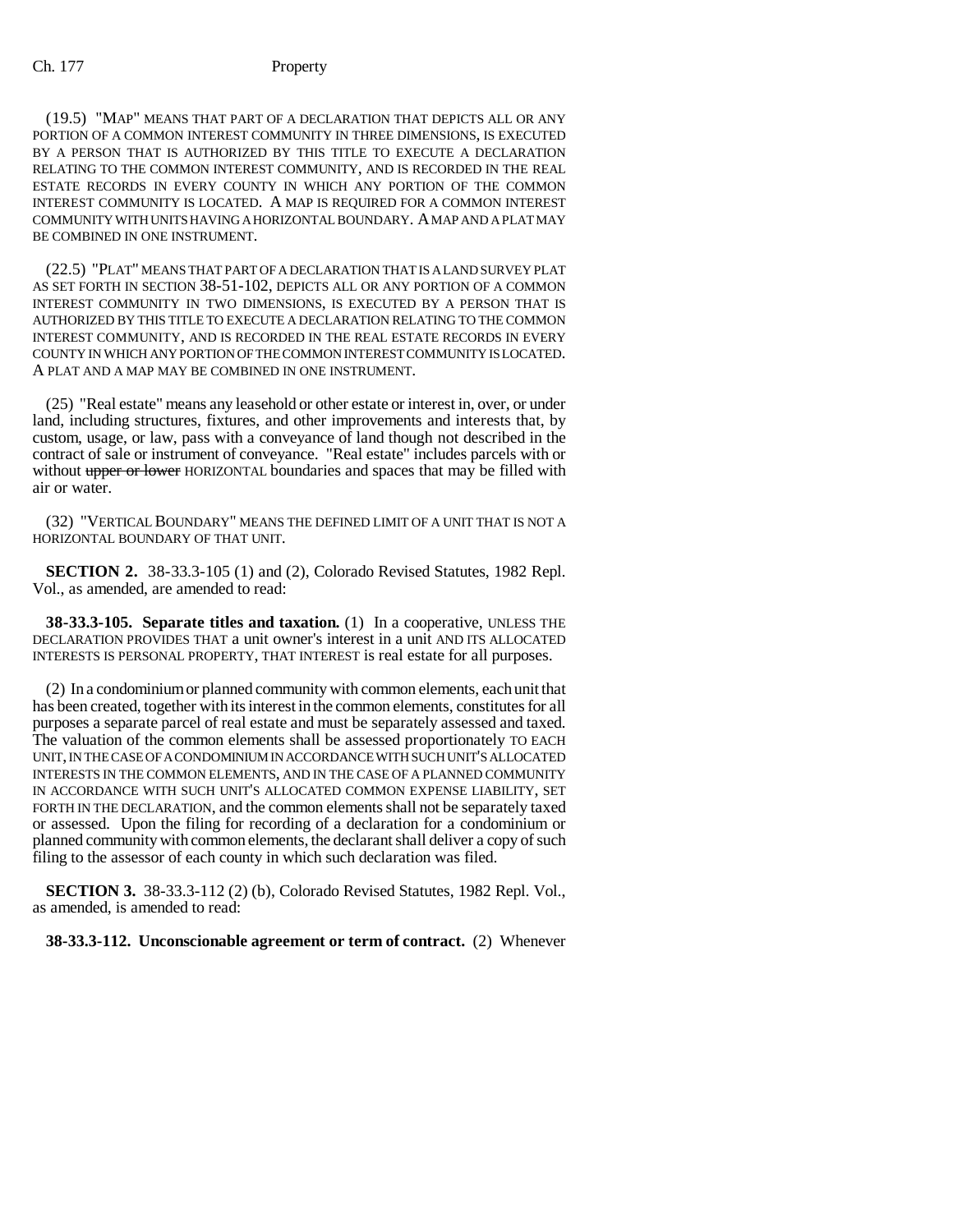Property Ch. 177

it is claimed, or appears to the court, that a contract or any contract clause relating to a common interest community is or may be unconscionable, the parties, in order to aid the court in making the determination, shall be afforded a reasonable opportunity to present evidence as to:

(b) Whether the first party has knowingly taken advantage of the inability of the second party reasonably to protect such first SECOND party's interests by reason of physical or mental infirmity, illiteracy, or inability to understand the language of the agreement or similar factors;

**SECTION 4.** 38-33.3-115, Colorado Revised Statutes, 1982 Repl. Vol., as amended, is amended to read:

**38-33.3-115. Applicability to new common interest communities.** Except as provided in section 38-33.3-116, this article applies to all common interest communities created within this state on or after July 1, 1992. The provisions of sections 38-33-101 to 38-33-109 do not apply to common interest communities created on or after July 1, 1992. The provisions of sections 38-33-110 to 38-33-113 shall remain in effect for all common interest communities. and, for such purposes, the definitions of section 38-33-103 shall control.

**SECTION 5.** 38-33.3-116, Colorado Revised Statutes, 1982 Repl. Vol., as amended, is amended to read:

**38-33.3-116. Exception for new small cooperatives and small and limited expense planned communities.** If a cooperative created in this state on or after July 1, 1992, contains only units restricted to nonresidential use, or contains no more than ten units and is not subject to any development rights, it is subject only to sections 38-33.3-106 38-33.3-105, 38-33.3-106, and 38-33.3-107, unless the declaration provides that this entire article is applicable. If a planned community created in this state on or after July 1, 1992, contains no more than ten units and is not subject to any development rights or if a planned community provides, in its declaration, that the annual average common expense liability of each unit restricted to residential purposes, exclusive of optional user fees and any insurance premiums paid by the association, may not exceed three hundred dollars, it is subject only to sections 38-33.3-105, 38-33.3-106, and 38-33.3-107, unless the declaration provides that this entire article is applicable.

**SECTION 6.** 38-33.3-117, Colorado Revised Statutes, 1982 Repl. Vol., as amended, is amended to read:

**38-33.3-117. Applicability to preexisting common interest communities.** (1) Except as provided in section 38-33.3-119, sections 38-33.3-105 to 38-33.3-107, 38-33.3-203, 38-33.3-204, 38-33.3-302 (1) (a) to (1) (f), (1) (j) to (1) (m), and (1)  $(0)$  to  $(1)$   $(q)$ , 38-33.3-311, 38-33.3-316, 38-33.3-318, and the definitions in section 38-33.3-103, to the extent necessary in construing any of those sections, THE FOLLOWING SECTIONS SHALL apply to all common interest communities created within this state before July 1, 1992, except that those sections apply only with respect to events and circumstances occurring on or after July 1, 1992:

(a) 38-33.3-101 AND 38-33.3-102;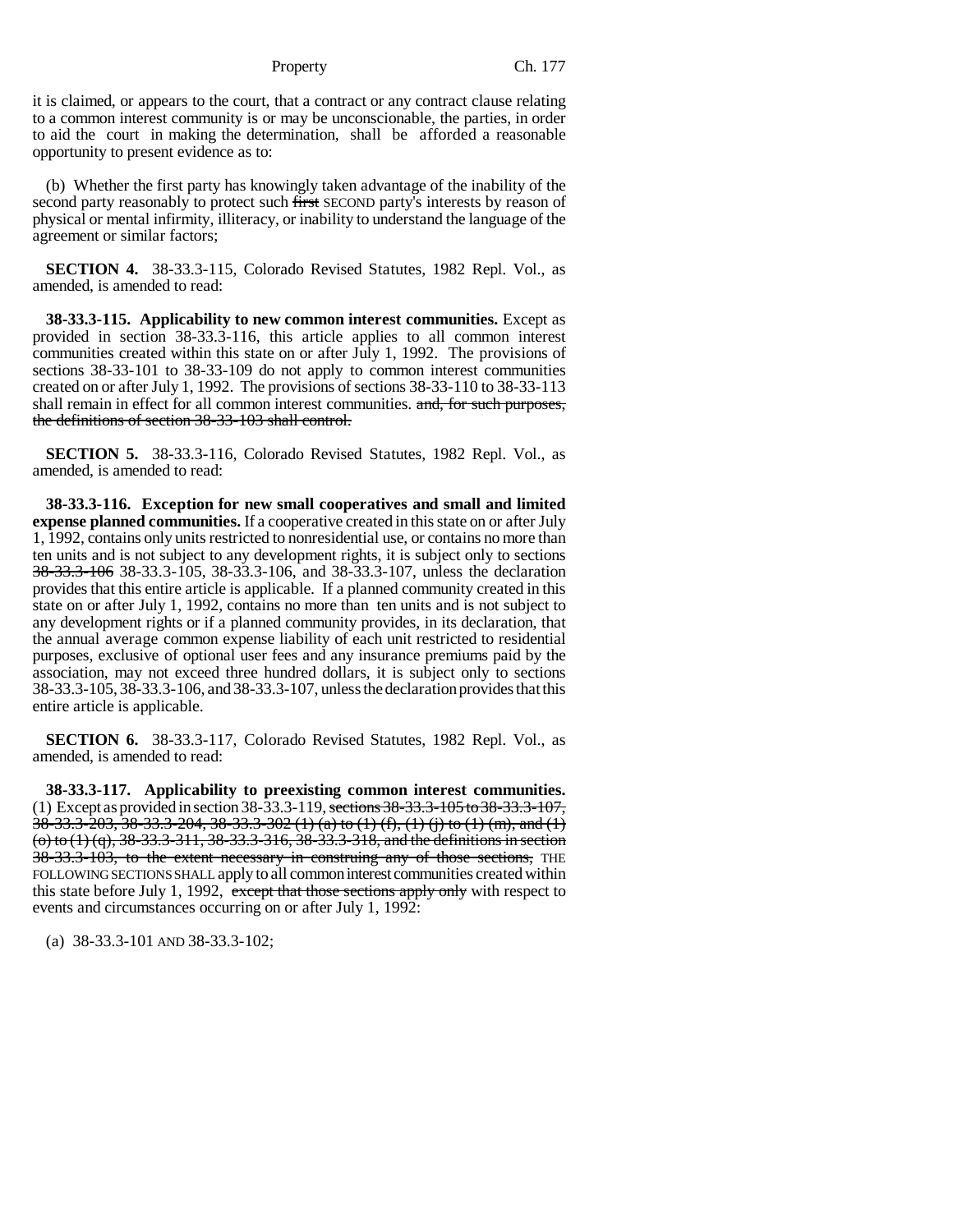(b) 38-33.3-103, TO THE EXTENT NECESSARY IN CONSTRUING ANY OF THE OTHER SECTIONS OF THIS ARTICLE;

- (c) 38-33.3-104 TO 38-33.3-111;
- (d) 38-33.3-114;
- (e) 38-33.3-118;
- (f) 38-33.3-120;
- (g) 38-33.3-122 AND 38-33.3-123;
- (h) 38-33.3-203;
- (i)  $38-33.3-302$  (1) (a) TO (1) (f), (1) (j) TO (1) (m), AND (1) (o) TO (1) (q);
- (j) 38-33.3-311;
- (k) 38-33.3-316;
- (l) 38-33.3-317 TO 38-33.3-319.

(2) THE SECTIONS SPECIFIED IN PARAGRAPHS (a) TO (j) AND (l) OF SUBSECTION (1) OF THIS SECTION SHALL BE APPLIED AND CONSTRUED TO ESTABLISH A CLEAR, COMPREHENSIVE, AND UNIFORM FRAMEWORK FOR THE OPERATION AND MANAGEMENT OF COMMON INTEREST COMMUNITIES WITHIN THIS STATE AND TO SUPPLEMENT THE and do not invalidate provisions of any declaration, bylaws, PLAT, or plats or maps MAP in existence on June 30, 1992. IN THE EVENT OF SPECIFIC CONFLICTS BETWEEN THE PROVISIONS OF THE SECTIONS SPECIFIED IN PARAGRAPHS (a) TO (j) AND (l) OF SUBSECTION (1) OF THIS SECTION AND EXPRESS REQUIREMENTS OR RESTRICTIONS IN A DECLARATION, BYLAWS, A PLAT, OR A MAP IN EXISTENCE ON JUNE 30, 1992, SUCH REQUIREMENTS OR RESTRICTIONS IN THE DECLARATION, BYLAWS, PLAT, OR MAP SHALL CONTROL, BUT ONLY TO THE EXTENT NECESSARY TO AVOID INVALIDATION OF THE SPECIFIC REQUIREMENT OR RESTRICTION IN THE DECLARATION, BYLAWS, PLAT, OR MAP. SECTION 38-33.3-316 SHALL BE APPLIED AND CONSTRUED AS STATED IN SUCH SECTION.

(3) EXCEPT AS EXPRESSLY PROVIDED FOR IN THIS SECTION, THIS ARTICLE SHALL NOT APPLY TO COMMON INTEREST COMMUNITIES CREATED WITHIN THIS STATE BEFORE JULY 1, 1992.

**SECTION 7.** The introductory portion to 38-33.3-118 (1) and 38-33.3-118 (1)  $(a)$ ,  $(2)$   $(c)$ , and  $(2)$   $(e)$ , Colorado Revised Statutes, 1982 Repl. Vol., as amended, are amended to read:

**38-33.3-118. Procedure to elect treatment under the "Colorado Common Interest Ownership Act''.** (1) Any association organized in the same manner as an association under sections 38-33.3-103 (3) and 38-33.3-301 and organized ORGANIZATION CREATED prior to July 1, 1992, may elect to have the common interest community be treated as if it were created after June 30, 1992, and thereby subject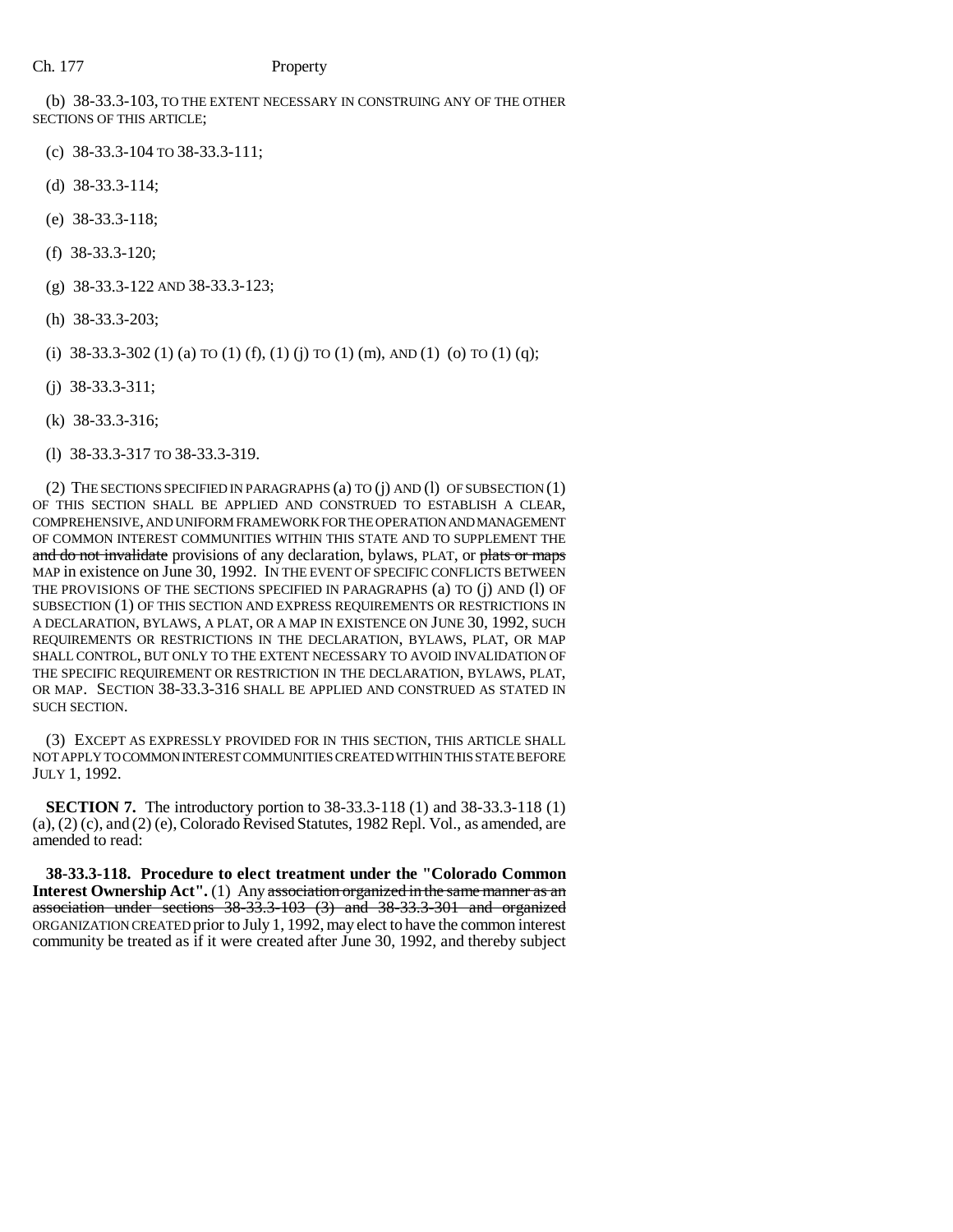the common interest community to all of the provisions contained in this article, in the following manner:

(a) If there are members or stockholders entitled to vote thereon, the board of directors may adopt a resolution recommending that such association accept this article and directing that the question of acceptance be submitted to a vote at a meeting of the members or stockholders entitled to vote thereon, which may be either an annual or special meeting. The question shall also be submitted whenever one-twentieth, or, in the case of an association with over one thousand members, one-fortieth, of the members or stockholders entitled to vote thereon so request. Written notice stating that the purpose, or one of the purposes, of the meeting is to consider electing to be treated as a common interest community organized after June 30, 1992, and thereby accepting the provisions of this article, together with a copy of this article, shall be given to each person entitled to vote at the meeting within the time and in the manner provided in the articles of incorporation, declaration, bylaws, or other governing documents for such association for the giving of notice of meetings to members. Such election to accept the provisions of this article shall require for adoption at least two-thirds SIXTY-SEVEN PERCENT of the votes that the persons present at such meeting in person or by proxy are entitled to cast.

(2) A statement of election to accept the provisions of this article shall be executed and acknowledged by the president or vice-president and by the secretary or an assistant secretary of such association and shall set forth:

(c) That there were persons entitled to vote thereon, the date of the meeting of such persons at which the election was made to be treated as a common interest community under this article, that a quorum was present at the meeting, and that such acceptance was authorized by at least two-thirds SIXTY-SEVEN PERCENT of the votes that the members or stockholders present at such meeting in person or by proxy were entitled to cast;

(e) That the association has complied with the requirements of its articles of incorporation, declaration, bylaws, and other governing documents so far as applicable in affecting such acceptance;

**SECTION 8.** 38-33.3-201, Colorado Revised Statutes, 1982 Repl. Vol., as amended, is amended to read:

**38-33.3-201. Creation of common interest communities.** (1) A common interest community may be created pursuant to this article only by recording a declaration executed in the same manner as a deed and, in a cooperative, by conveying the real estate subject to that declaration to the association. The declaration must be recorded in every county in which any portion of the common interest community is located and must be indexed in the grantee's index in the name of the common interest community and IN THE NAME OF the association and in the grantor's index in the name of each person executing the declaration. No common interest community is created by the recording of a declaration until the plat and OR map for the common interest community are IS recorded. as a part of the declaration.

(2) In a common interest community with horizontal unit boundaries, a declaration, or an amendment to a declaration, adding units may not be recorded unless CREATING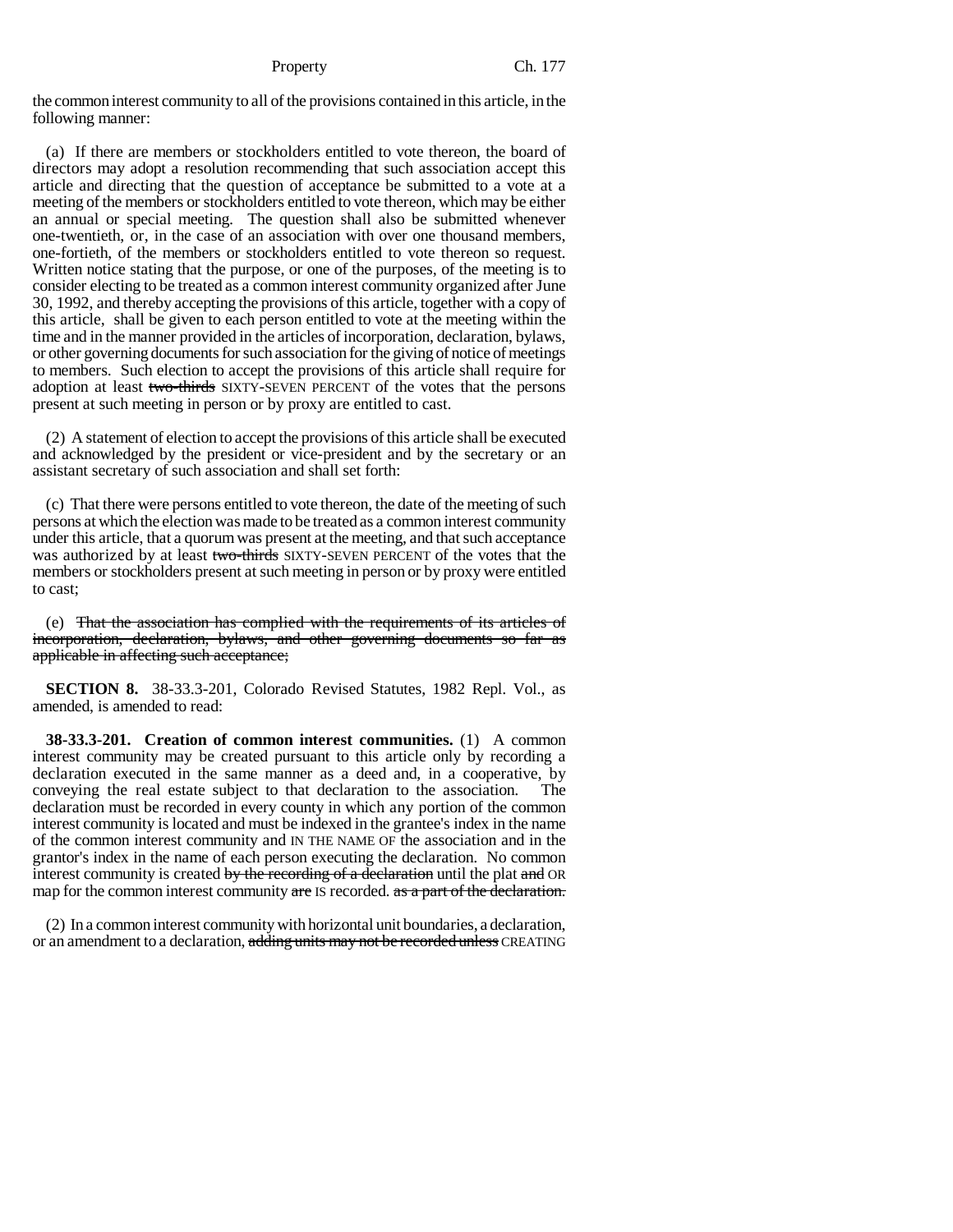OR ADDING UNITS SHALL INCLUDE A CERTIFICATE OF COMPLETION EXECUTED BY AN INDEPENDENT LICENSED OR REGISTERED ENGINEER, SURVEYOR, OR ARCHITECT STATING THAT all structural components of all buildings containing or comprising any units thereby created are substantially completed. in accordance with the plans, as evidenced by a recorded certificate of completion executed by an independent licensed or registered engineer, surveyor, or architect.

**SECTION 9.** 38-33.3-204, Colorado Revised Statutes, 1982 Repl. Vol., as amended, is amended to read:

**38-33.3-204. Description of units.** A description of a unit which sets MAY SET forth the name of the common interest community, the recording data for the declaration, the county in which the common interest community is located, and the identifying number of the unit. SUCH DESCRIPTION is a legally sufficient description of that unit and all rights, obligations, and interests appurtenant to that unit which were created by the declaration or bylaws. It shall not be necessary to use the term "unit" as a part of the A legally sufficient description of a unit.

**SECTION 10.** 38-33.3-205 (1) (h) and (1) (n), Colorado Revised Statutes, 1982 Repl. Vol., as amended, are amended to read:

**38-33.3-205. Contents of declaration.** (1) The declaration must contain:

(h) A description of any development rights and other special declarant rights reserved by the declarant, together with a legally sufficient description of the real estate to which each of those rights applies and  $a$  THE time limit within which each of those rights must be exercised; which time limit shall not exceed ten years;

(n) All matters required by sections 38-33.3-206 38-33.3-201, 38-33.3-206 to 38-33.3-209, 38-33.3-215, 38-33.3-216, and 38-33.3-303 (4);

**SECTION 11.** 38-33.3-207 (1), Colorado Revised Statutes, 1982 Repl. Vol., as amended, is amended to read:

**38-33.3-207. Allocation of allocated interests.** (1) The declaration must allocate to each unit:

(a) In a condominium, a fraction or percentage of undivided interests in the common elements and in the common expenses of the association and, TO THE EXTENT NOT ALLOCATED IN THE BYLAWS OF THE ASSOCIATION, a portion of the votes in the association;

(b) In a cooperative, an ownership interest in the association, a fraction or percentage of the common expenses of the association, and, TO THE EXTENT NOT ALLOCATED IN THE BYLAWS OF THE ASSOCIATION, a portion of the votes in the association;

(c) In a planned community, a fraction or percentage of the common expenses of the association and, TO THE EXTENT NOT ALLOCATED IN THE BYLAWS OF THE ASSOCIATION, a portion of the votes in the association.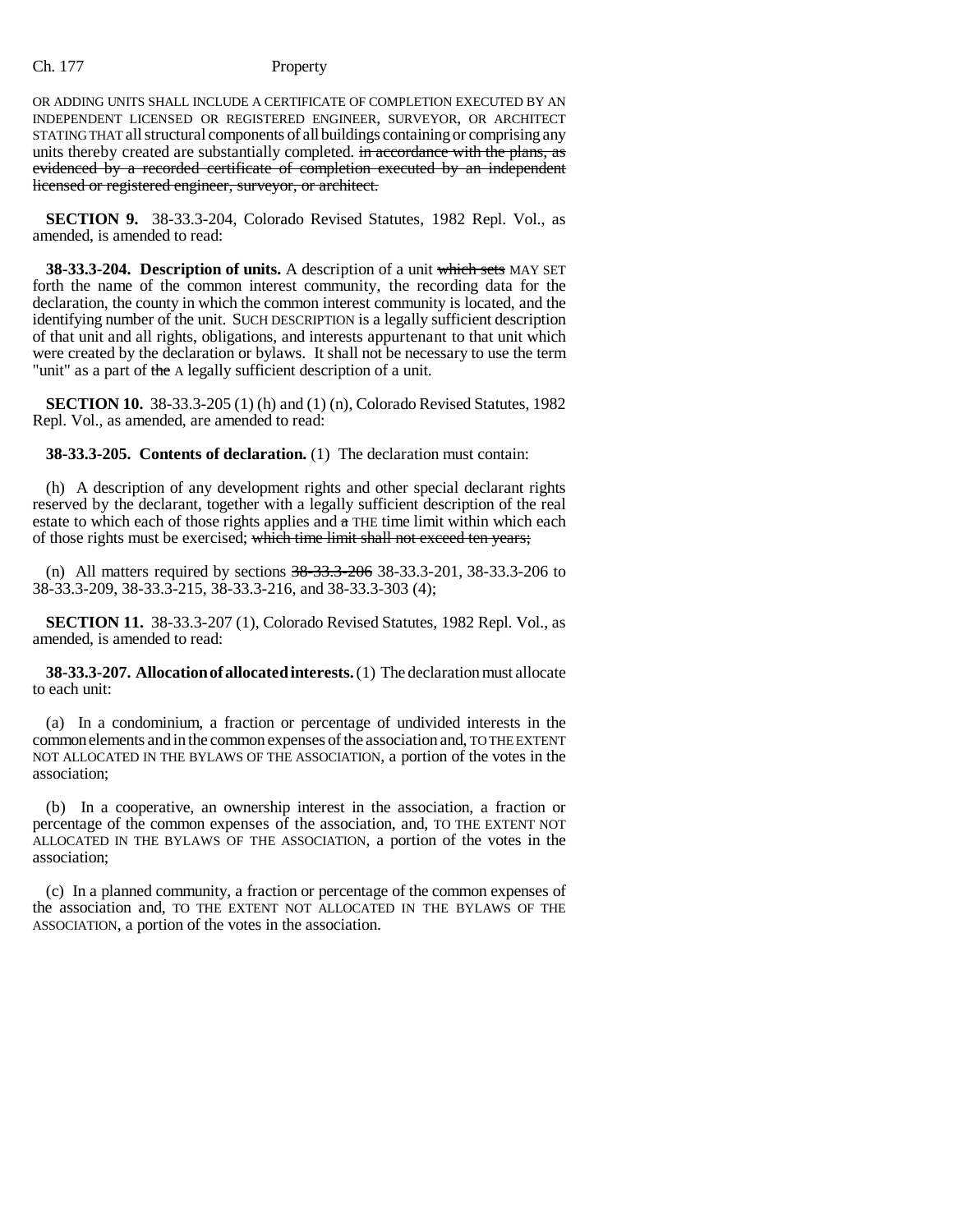**SECTION 12.** 38-33.3-209 (2) (a), (2) (f), (2) (g), (3), and (4) (b), Colorado Revised Statutes, 1982 Repl. Vol., as amended, are amended to read:

**38-33.3-209. Plats and maps.** (2) In addition to meeting the requirements of a land survey plat as set forth in section 38-51-102, each plat must show:

(a) The name and a general schematic  $\frac{m}{np}$  PLAN of the entire common interest community;

(f) The location and dimensions of any vertical  $\frac{1}{2}$  unit boundaries not shown or projected on maps recorded pursuant to subsection (4) of this section and that unit's identifying number;

(g) The location, with reference to established data, of horizontal  $\frac{d}{dt}$  boundaries, if any, not shown or projected on maps recorded pursuant to subsection (4) of this section, and that unit's identifying number;

(3)  $\mathbf{A}$  plat may also show the intended location and dimensions of any contemplated improvement to be constructed anywhere within the common interest community. Any contemplated improvement shown must be labeled either "MUST BE BUILT" or "NEED NOT BE BUILT".

(4) To the extent not shown or projected on the plats, maps of the units must show or project:

(b) Horizontal unit boundaries, if any, with reference to all established data, and that unit's identifying number;

**SECTION 13.** 38-33.3-210 (5), Colorado Revised Statutes, 1982 Repl. Vol., as amended, is amended to read:

**38-33.3-210. Exercise of development rights.** (5) If a declarant fails to exercise any development right within the time limit and in accordance with any conditions or fixed limitations described in the declaration pursuant to section 38-33.3-205 (1) (h), or records an instrument surrendering a development right, that development right shall lapse UNLESS THE ASSOCIATION, UPON THE REQUEST OF THE DECLARANT OR THE OWNER OF THE REAL ESTATE SUBJECT TO DEVELOPMENT RIGHT, AGREES TO AN EXTENSION OF THE TIME PERIOD FOR EXERCISE OF THE DEVELOPMENT RIGHT OR A REINSTATEMENT OF THE DEVELOPMENT RIGHT SUBJECT TO WHATEVER TERMS, CONDITIONS, AND LIMITATIONS THE ASSOCIATION MAY IMPOSE ON THE SUBSEQUENT EXERCISE OF THE DEVELOPMENT RIGHT. THE EXTENSION OR RENEWAL OF THE DEVELOPMENT RIGHT AND ANY TERMS, CONDITIONS, AND LIMITATIONS SHALL BE INCLUDED IN AN AMENDMENT EXECUTED BY THE DECLARANT OR THE OWNER OF THE REAL ESTATE SUBJECT TO DEVELOPMENT RIGHT AND THE ASSOCIATION.

**SECTION 14.** 38-33.3-217 (1), Colorado Revised Statutes, 1982 Repl. Vol., as amended, is amended to read:

**38-33.3-217. Amendment of declaration.** (1) Except in cases of amendments that may be executed by a declarant under section 38-33.3-208 (3), 38-33.3-209 (6), or 38-33.3-210, OR 38-33.3-222, or by the association under section 38-33.3-107,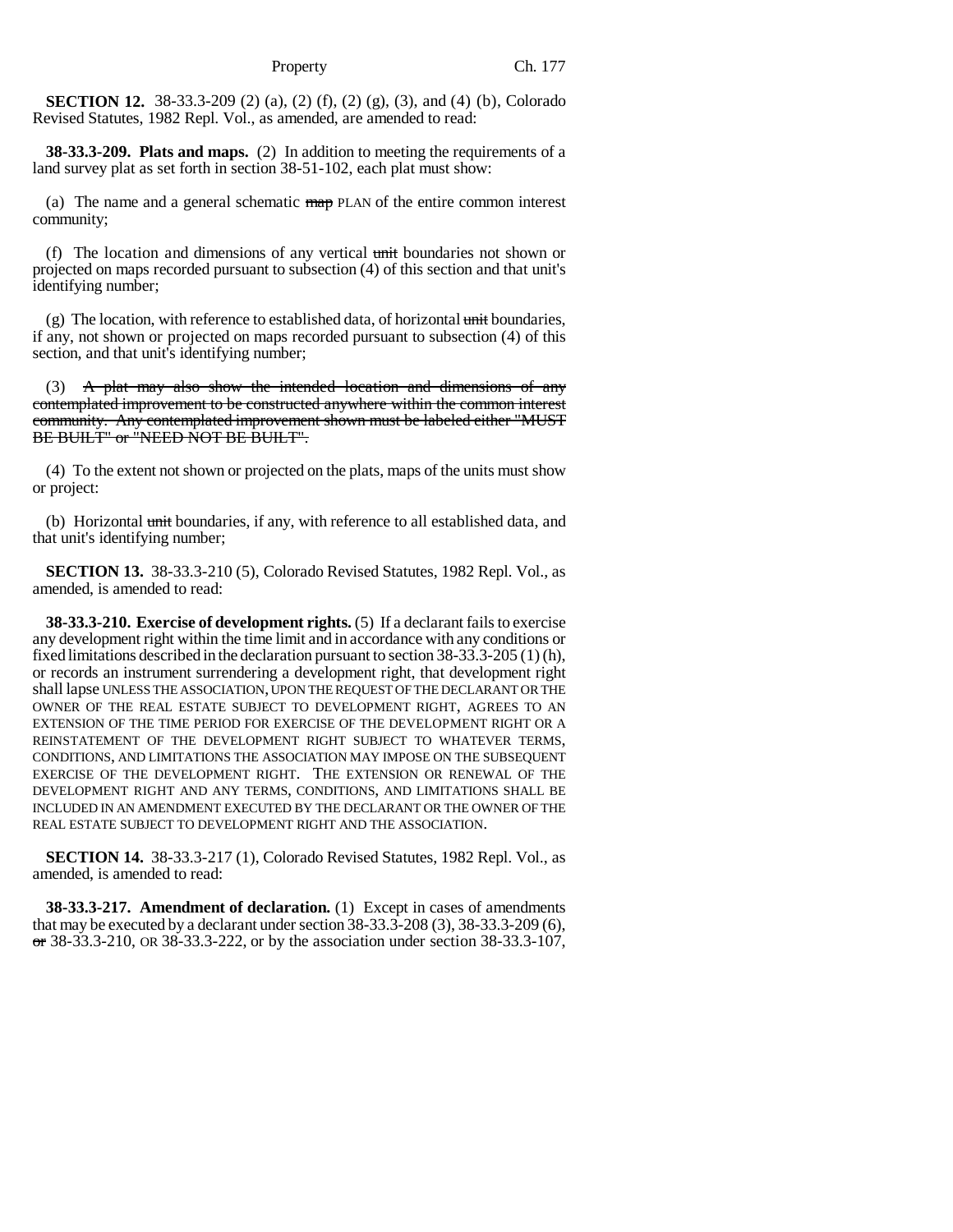38-33.3-206 (4), 38-33.3-208 (2), 38-33.3-212, 38-33.3-213, or 38-33.3-218 (11) and (12) and except as limited by subsection (4) of this section, the declaration, including the plats and maps, may be amended only by vote or agreement of unit owners of units to which at least sixty-seven percent of the votes in the association are allocated or any larger percentage the declaration specifies. The declaration may specify a smaller percentage only if all of the units are restricted exclusively to nonresidential use.

**SECTION 15.** 38-33.3-218 (1), (5), (6), and (8), the introductory portion to 38-33.3-218 (9), and 38-33.3-218 (9) (b) and (10) (a), Colorado Revised Statutes, 1982 Repl. Vol., as amended, are amended to read:

**38-33.3-218. Termination of common interest community.** (1) Except in the case of a taking of all the units by eminent domain, or in the case of foreclosure against an entire cooperative of a security interest that has priority over the declaration, a common interest community may be terminated only by agreement of unit owners of units to which at least two-thirds SIXTY-SEVEN PERCENT of the votes in the association are allocated or any larger percentage the declaration specifies. The declaration may specify a smaller percentage only if all of the units in the common interest community are restricted exclusively to nonresidential uses.

(5) Subject to the provisions of a termination agreement described in subsections (3) and (4) of this section, the association, on behalf of the unit owners, may contract for the sale of real estate in a common interest community following termination, but the contract is not binding on the unit owners until approved pursuant to subsections (1) and (2) of this section. If any real estate is to be sold following termination, title to that real estate, upon termination, vests in the association as trustee for the holders of all interests in the units. Thereafter, the association has all the powers necessary and appropriate to effect the sale. Until the sale has been concluded and the proceeds thereof distributed, the association continues in existence with all the powers it had before termination. Proceeds of the sale must be distributed to unit owners and lienholders as their interests may appear, in accordance with subsections (8), (9), and (10) of this section, TAKING INTO ACCOUNT THE VALUE OF PROPERTY OWNED OR DISTRIBUTED THAT IS NOT SOLD SO AS TO PRESERVE THE PROPORTIONATE INTERESTS OF EACH UNIT OWNER WITH RESPECT TO ALL PROPERTY CUMULATIVELY. Unless otherwise specified in the termination agreement, as long as the association holds title to the real estate, each unit owner and the unit owner's successors in interest have an exclusive right to occupancy of the portion of the real estate that formerly constituted the unit. During the period of that occupancy, each unit owner and the unit owner's successors in interest remain liable for all assessments and other obligations imposed on unit owners by this article or the declaration.

 $(6)$  (a) In a condominium or planned community, if the real estate constituting ALL OR A PORTION OF the common interest community is ELEMENTS ARE not to be sold following termination, title to the common elements and, in a common interest community containing only units having horizontal boundaries described in the declaration, title to all the real estate in the common interest community, NOT SOLD vests in the unit owners upon termination as tenants in common in proportion to FRACTIONAL INTERESTS THAT MAINTAIN, AFTER TAKING INTO ACCOUNT THE FAIR MARKET VALUE OF PROPERTY OWNED AND THE PROCEEDS OF PROPERTY SOLD, their respective interests as provided in subsection (10) of this section WITH RESPECT TO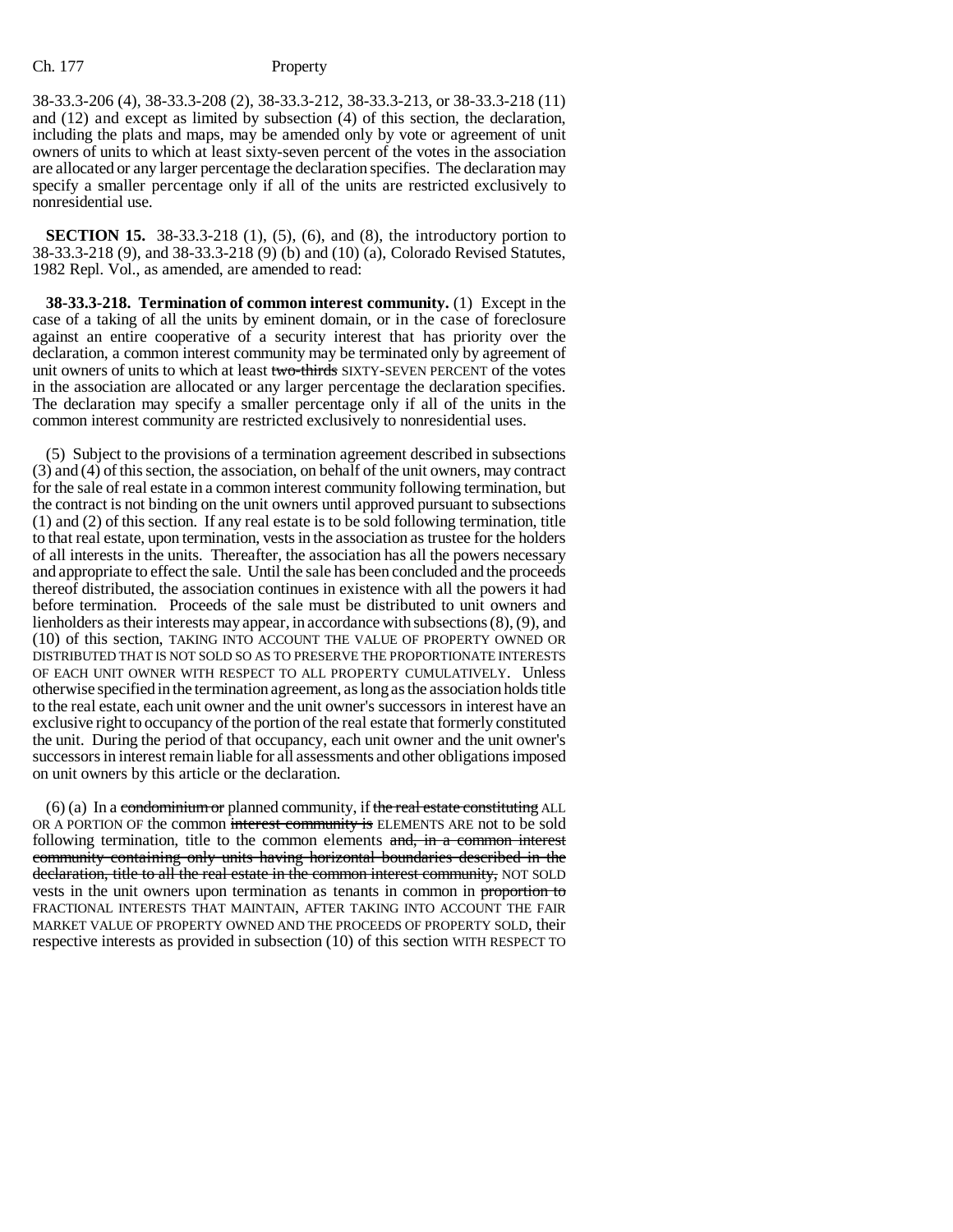ALL PROPERTY APPRAISED UNDER SAID SUBSECTION (10), AND LIENS ON THE UNITS SHIFT ACCORDINGLY.

(b) IN A COMMON INTEREST COMMUNITY, CONTAINING UNITS HAVING HORIZONTAL BOUNDARIES DESCRIBED IN THE DECLARATION, TITLE TO THE UNITS NOT TO BE SOLD FOLLOWING TERMINATION VESTS IN THE UNIT OWNERS UPON TERMINATION AS TENANTS IN COMMON IN FRACTIONAL INTERESTS THAT MAINTAIN, AFTER TAKING INTO ACCOUNT THE FAIR MARKET VALUE OF PROPERTY OWNED AND THE PROCEEDS OF PROPERTY SOLD, THEIR RESPECTIVE INTERESTS AS PROVIDED IN SUBSECTION (10) OF THIS SECTION WITH RESPECT TO ALL PROPERTY APPRAISED UNDER SAID SUBSECTION (10), and liens on the units shift accordingly. While the tenancy in common exists, each unit owner and the unit owner's successors in interest have an exclusive right to occupancy of the portion of the real estate that formerly constituted such unit.

(8) Following UPON termination of a condominium or planned community, creditors of the association holding liens on the units, which were perfected as a result of a judgment before termination, may enforce those liens in the same manner as any lienholder. All other creditors of the association WHO OBTAIN A LIEN AND DULY RECORD IT IN EVERY COUNTY IN WHICH ANY PORTION OF THE COMMON INTEREST COMMUNITY IS LOCATED are to be treated as if they had perfected liens on the units immediately before termination OR WHEN THE LIEN IS OBTAINED AND RECORDED, WHICHEVER IS LATER.

(9) In a cooperative, the declaration may provide that all creditors of the association have priority over any interests of unit owners and creditors of unit owners. In that event, following UPON termination, creditors of the association holding liens on the cooperative which were perfected as a result of judgments before termination may enforce their liens in the same manner as any lienholder, and any other creditor of the association is WHO OBTAIN A LIEN AND DULY RECORD IT IN EVERY COUNTY IN WHICH ANY PORTION OF THE COOPERATIVE IS LOCATED ARE to be treated as if such creditor THEY had perfected  $a$  lien LIENS against the cooperative immediately before termination OR WHEN THE LIEN IS OBTAINED AND RECORDED, WHICHEVER IS LATER. Unless the declaration provides that all creditors of the association have that priority:

(b) Any other creditor of the association WHO OBTAINS A LIEN AND DULY RECORDS IT IN EVERY COUNTY IN WHICH ANY PORTION OF THE COOPERATIVE IS LOCATED is to be treated upon termination as if the creditor had perfected a lien against each unit owner's interest immediately before termination OR WHEN THE LIEN IS OBTAINED AND RECORDED, WHICHEVER IS LATER;

(10) The respective interests of unit owners referred to in subsections (5) to (9) of this section are as follows:

(a) Except as provided in paragraph (b) of this subsection (10), the respective interests of unit owners are the COMBINED fair market values of their units, allocated interests, and any limited common elements, AND, IN THE CASE OF A PLANNED COMMUNITY, ANY TENANT IN COMMON INTEREST, immediately before the termination, as determined by one or more independent appraisers selected by the association. The decision of the independent appraisers shall be distributed to the unit owners and becomes final unless disapproved within thirty days after distribution by unit owners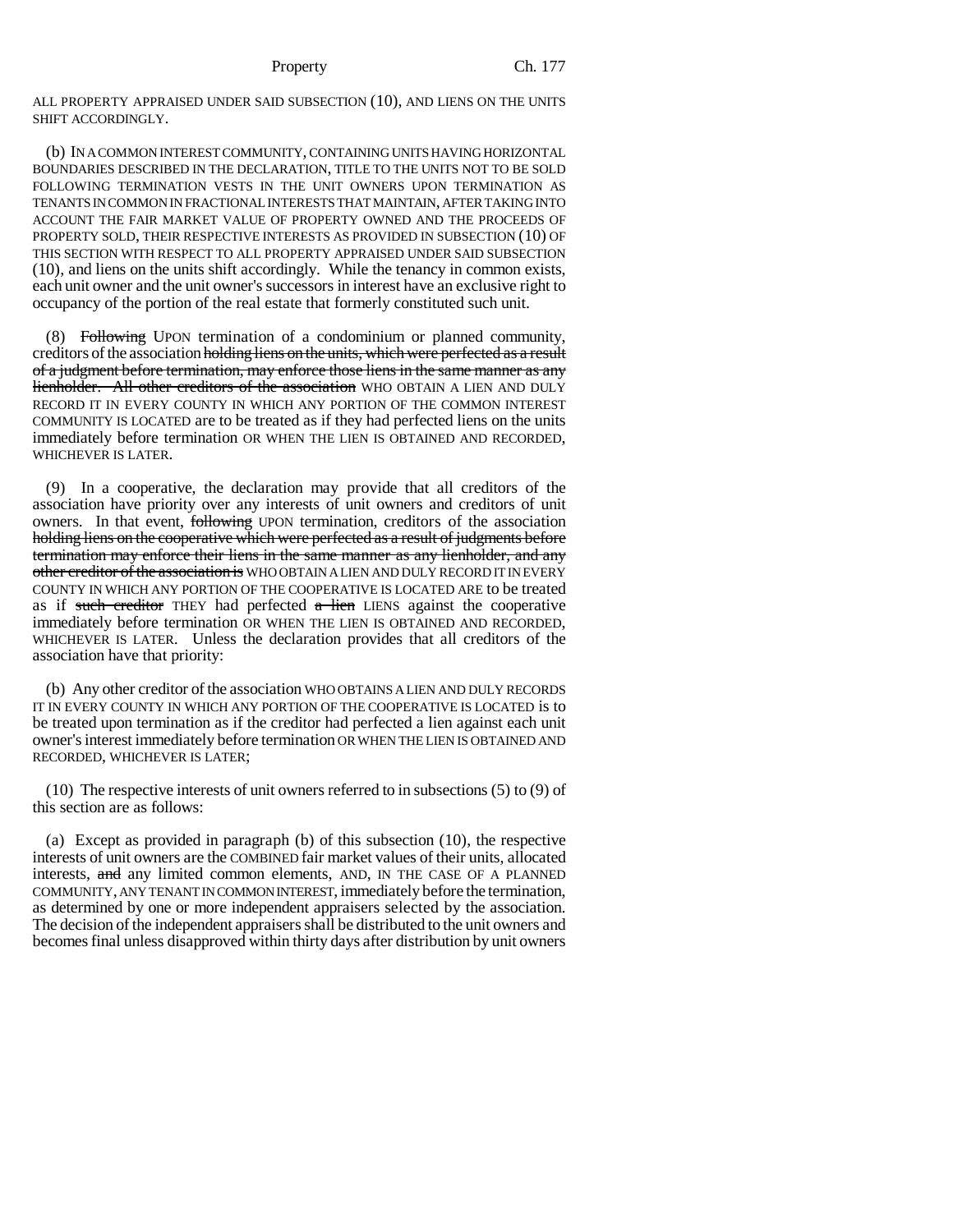of units to which twenty-five percent of the votes in the association are allocated. The proportion of any unit owner's interest to that of all unit owners is determined by dividing the fair market value of that unit owner's unit and its allocated interests by the total fair market values of all the units and their allocated interests.

**SECTION 16.** 38-33.3-303 (7), (8), and (9) (e), Colorado Revised Statutes, 1982 Repl. Vol., as amended, are amended to read:

**38-33.3-303. Executive board members and officers.** (7) Except as otherwise provided in section 38-33.3-220 (5), not later than the termination of any period of declarant control, the unit owners shall elect an executive board of at least three members, at least a majority of whom must be unit owners other than the declarant or designated representatives of unit owners other than the declarant. The executive board shall elect the officers. The executive board members and officers shall take office upon termination of the period of declarant control ELECTION.

(8) Notwithstanding any provision of the declaration or bylaws to the contrary, the unit owners, by a two-thirds vote OF SIXTY-SEVEN PERCENT of all persons present and entitled to vote at any meeting of the unit owners at which a quorum is present, may remove any member of the executive board with or without cause, other than a member appointed by the declarant.

(9) Within sixty days after the unit owners other than the declarant elect a majority of the members of the executive board, the declarant shall deliver to the association all property of the unit owners and of the association held by or controlled by the declarant, including without limitation the following items:

(e) A copy, FOR THE NONEXCLUSIVE USE BY THE ASSOCIATION, of any plans and specifications used in the construction of the improvements in the common interest community; which were completed within two years before the declaration was recorded;

**SECTION 17.** 38-33.3-307 (2), Colorado Revised Statutes, 1982 Repl. Vol., as amended, is amended to read:

**38-33.3-307. Upkeep of the common interest community.** (2) In addition to the liability that a declarant as a unit owner has under this article, the declarant alone is liable for all expenses in connection with real estate subject to development rights. No other unit owner and no other portion of the common interest community is subject to a claim for payment of those expenses. Unless the declaration provides otherwise, any income or proceeds from real estate subject to development rights inures to the declarant. IF THE DECLARANT FAILS TO PAY ALL EXPENSES IN CONNECTION WITH REAL ESTATE WITHIN THE COMMON INTEREST COMMUNITY SUBJECT TO DEVELOPMENT RIGHTS, THE ASSOCIATION MAY PAY SUCH EXPENSES, AND SUCH EXPENSES SHALL BE ASSESSED AS A COMMON EXPENSE AGAINST THE REAL ESTATE SUBJECT TO DEVELOPMENT RIGHTS, AND THE ASSOCIATION MAY ENFORCE THE ASSESSMENT PURSUANT TO SECTION 38-33.3-316 BY TREATING SUCH REAL ESTATE AS IF IT WERE A UNIT. IF THE ASSOCIATION ACQUIRES TITLE TO THE REAL ESTATE SUBJECT TO THE DEVELOPMENT RIGHTS THROUGH FORECLOSURE OR OTHERWISE, THE DEVELOPMENT RIGHTS SHALL NOT BE EXTINGUISHED THEREBY, AND, THEREAFTER, THE ASSOCIATION MAY SUCCEED TO ANY SPECIAL DECLARANT RIGHTS SPECIFIED IN A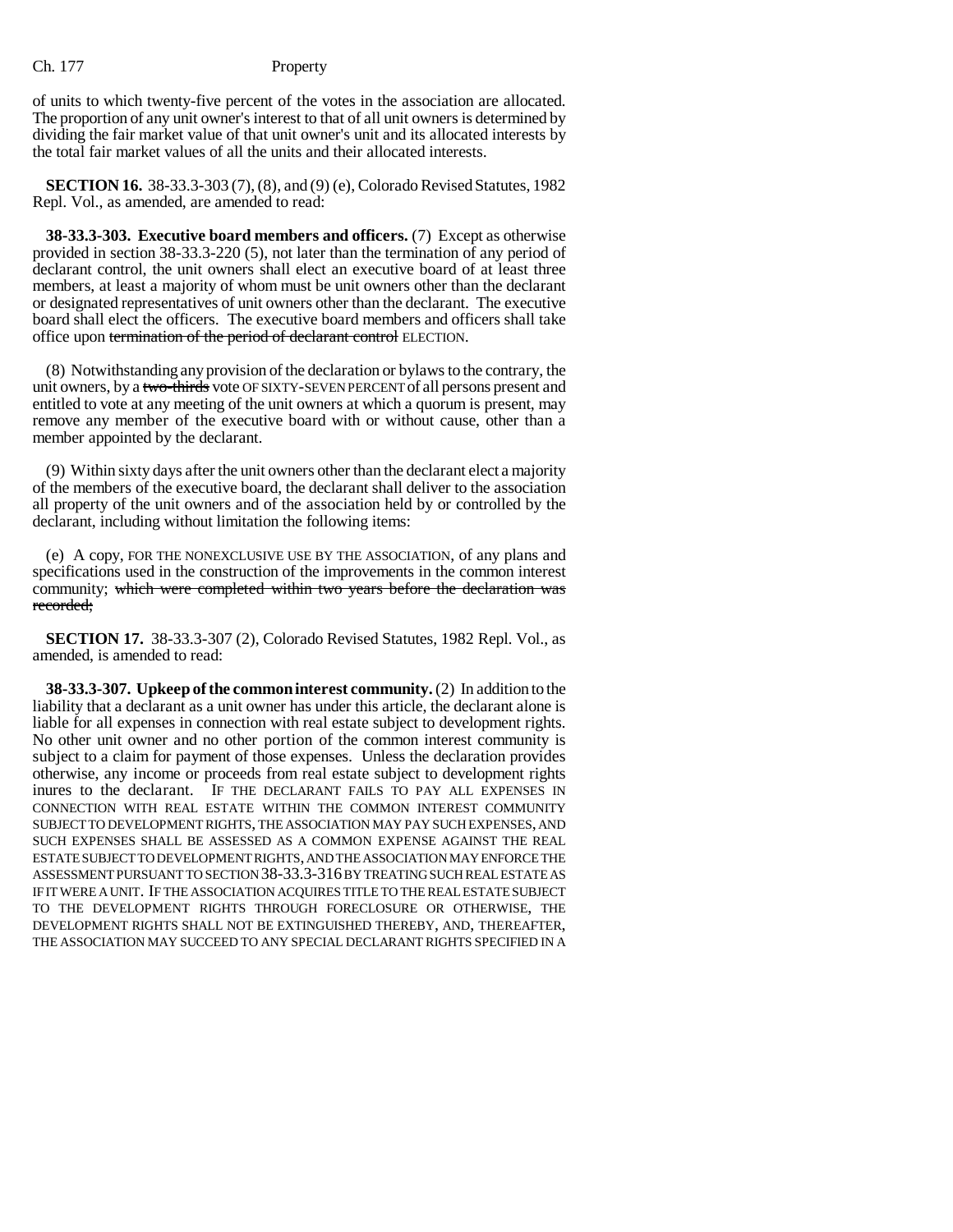WRITTEN INSTRUMENT PREPARED, EXECUTED, AND RECORDED BY THE ASSOCIATION IN ACCORDANCE WITH THE REQUIREMENTS OF SECTION 38-33.3-304 (3).

**SECTION 18.** 38-33.3-312 (1) and (5), Colorado Revised Statutes, 1982 Repl. Vol., as amended, are amended to read:

**38-33.3-312. Conveyance or encumbrance of common elements.** (1) In a condominium or planned community, portions of the common elements may be conveyed or subjected to a security interest by the association if persons entitled to cast at least eighty percent, or, in the case of an association with over one thousand unit owners, sixty-five SIXTY-SEVEN percent, of the votes in the association, including eighty percent of the votes allocated to units not owned by a declarant, or any larger percentage the declaration specifies, agree to that action; except that all owners of units to which any limited common element is allocated must agree in order to convey that limited common element or subject it to a security interest. The declaration may specify a smaller percentage only if all of the units are restricted exclusively to nonresidential uses. Proceeds of the sale are an asset of the association.

(5) Unless in compliance with this section, any purported conveyance, encumbrance, judicial sale, or other voluntary transfer of common elements or any other part of a cooperative is void.

**SECTION 19.** 38-33.3-314, Colorado Revised Statutes, 1982 Repl. Vol., as amended, is amended to read:

**38-33.3-314. Surplus funds.** Unless otherwise provided in the declaration, any surplus funds of the association remaining after payment of or provision for common expenses and any prepayment of or provision for reserves shall be credited PAID to the unit owners in proportion to their common expense liabilities or credited to them to reduce their future common expense assessments.

**SECTION 20.** 38-33.3-315 (6), Colorado Revised Statutes, 1982 Repl. Vol., as amended, is amended to read:

**38-33.3-315. Assessments for common expenses.** (6) EACH UNIT OWNER IS LIABLE FOR ASSESSMENTS MADE AGAINST SUCH OWNER'S UNIT DURING THE PERIOD OF OWNERSHIP OF SUCH UNIT. No unit owner may be exempt from liability for payment of the common expense ASSESSMENTS by waiver of the use or enjoyment of any of the common elements or by abandonment of the unit against which the assessments are made.

**SECTION 21.** 38-33.3-316 (1), (2) (b), (4), and (8), Colorado Revised Statutes, 1982 Repl. Vol., as amended, are amended, and the said 38-33.3-316 (2) is further amended BY THE ADDITION OF A NEW PARAGRAPH, to read:

**38-33.3-316. Lien for assessments.** (1) The association, if such association is incorporated, has a statutory lien on a unit for any assessment levied against that unit or fines imposed against its unit owner. from the time the assessment or fine becomes due. Unless the declaration otherwise provides, fees, charges, late charges, attorney fees, fines, and interest charged pursuant to section 38-33.3-302 (1) (j), (1) (k), and (1) (l), section 38-33.3-313 (6), and section 38-33.3-315 (2) are enforceable as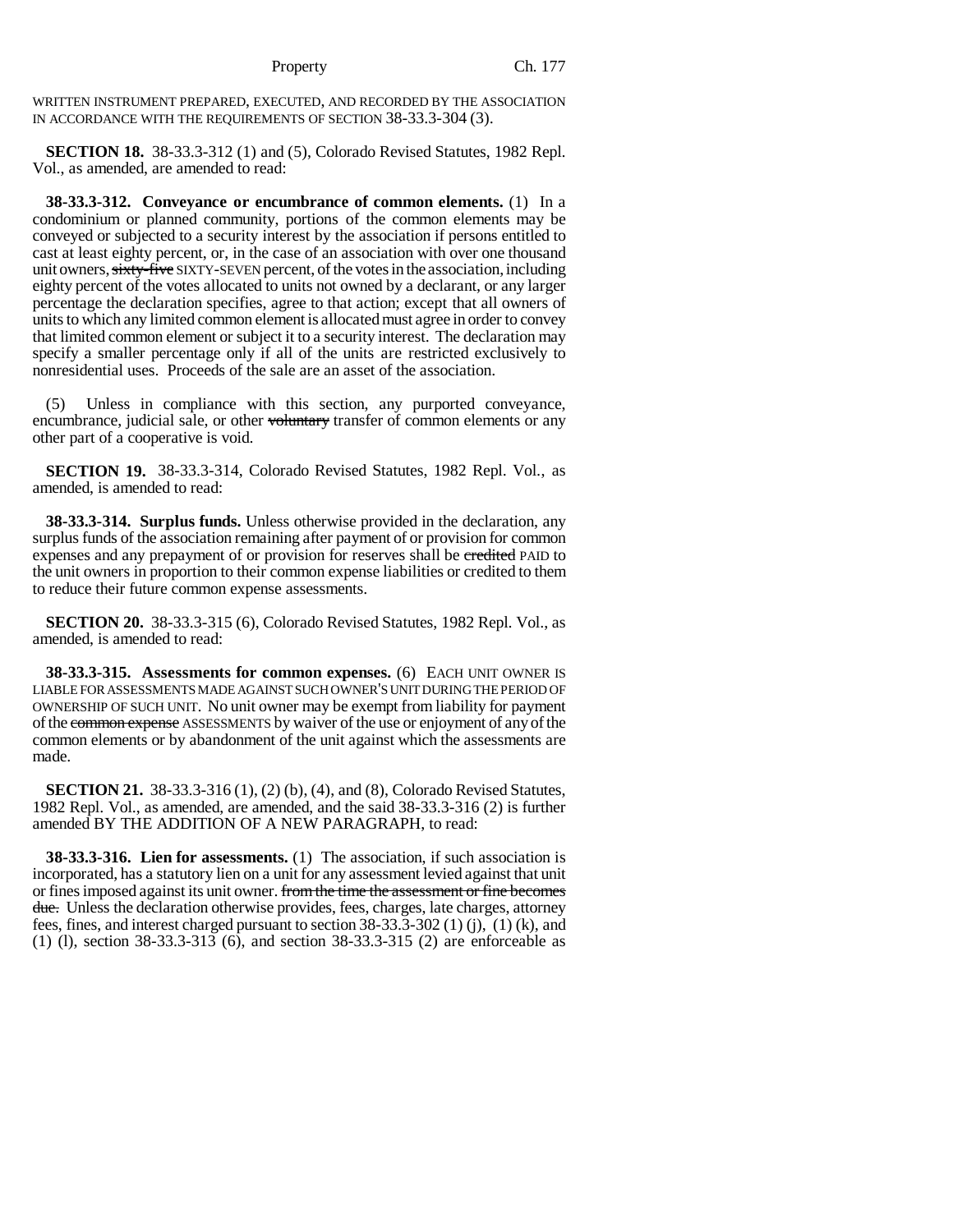assessments under this ARTICLE. THE AMOUNT OF THE LIEN SHALL INCLUDE ALL THOSE ITEMS SET FORTH IN THIS section FROM THE TIME SUCH ITEMS BECOME DUE. If an assessment is payable in installments, the full amount of the assessment EACH INSTALLMENT is a lien from the time the first installment thereof becomes due IT BECOMES DUE, INCLUDING THE DUE DATE SET BY ANY VALID ASSOCIATION ACCELERATION OF INSTALLMENT OBLIGATIONS.

(2) (b) SUBJECT TO PARAGRAPH (d) OF THIS SUBSECTION (2), a lien under this section is also prior to the security interests described in subparagraph (II) of paragraph (a) of this subsection (2) to the extent of:

(I) An amount equal to the common expense assessments based on a periodic budget adopted by the association under section 38-33.3-315 (1) which would have become due, in the absence of any acceleration, during the six months immediately preceding institution BY EITHER THE ASSOCIATION OR ANY PARTY HOLDING A LIEN SENIOR TO ANY PART OF THE ASSOCIATION LIEN CREATED UNDER THIS SECTION of an action OR A NONJUDICIAL FORECLOSURE EITHER to enforce OR TO EXTINGUISH the lien. but in no event shall the priority accorded under this subsection (2) to such lien exceed one hundred fifty percent of the average monthly assessment during the immediately preceding fiscal year multiplied by six;

(II) Attorney fees and costs being incurred in an action to enforce the lien.

(d) THE ASSOCIATION SHALL HAVE THE STATUTORY LIEN DESCRIBED IN SUBSECTION (1) OF THIS SECTION FOR ANY ASSESSMENT LEVIED OR FINE IMPOSED AFTER JUNE 30, 1992. SUCH LIEN SHALL HAVE THE PRIORITY DESCRIBED IN THIS SUBSECTION (2) IF THE OTHER LIEN OR ENCUMBRANCE IS CREATED AFTER JUNE 30, 1992.

(4) Recording of the declaration constitutes record notice and perfection of the lien. No further recordation of any claim of lien for assessment under this section ASSESSMENTS is required.

(8) The association shall furnish to a unit owner or such unit owner's designee or to a holder of a security interest or its designee upon written request, delivered personally or by certified mail, first-class postage prepaid, return receipt, to the association's registered agent, a WRITTEN statement setting forth the amount of unpaid assessments currently levied against such owner's unit. The statement shall be furnished within fourteen business CALENDAR days after receipt of the request and is binding on the association, the executive board, and every unit owner. If no statement is furnished to the unit owner or holder of a security interest or their designee, delivered personally or by certified mail, first-class postage prepaid, return receipt requested, to the inquiring party, then the association shall have no right to assert a priority lien upon the unit for unpaid assessments which were due as of the date of the request.

**SECTION 22.** 39-1-103 (10), Colorado Revised Statutes, 1982 Repl. Vol., as amended, is amended to read:

**39-1-103. Actual value determined - when.** (10) Property owned by a qualified nonprofit homeowners' organization for the benefit of its members shall not be appraised and valued separately but shall be appraised and valued with the residential